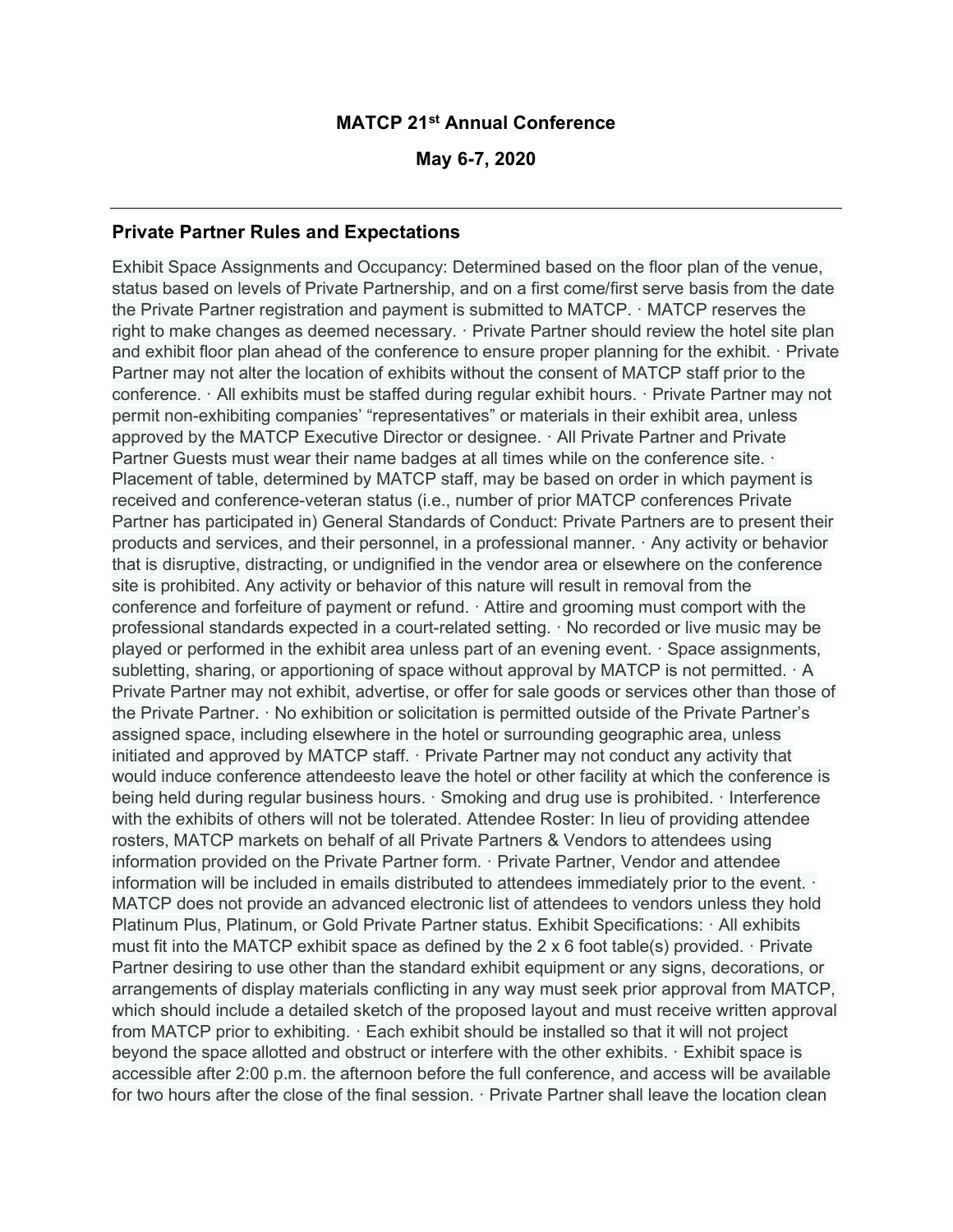of trash and substantially in the same condition it was found before the Private Partner occupied it. Terms of Payment, Cancellation and Refund: · FULL PAYMENT FOR ANNUAL PRIVATE SPONSORSHIP IS DUE WITH THE PRIVATE PARTNER REGISTRATION. · This includes registration of TWO (2) people (for Silver & Gold levels) and THREE (3) people (for Platinum & Platinum Plus levels) from your business/organization only. An additional Private Partner representative fee of \$40.00 per person will apply to any additional person to attend/cover your table during the conference.  $\cdot$  A Private Partner may only be given access to an electrical outlet near its exhibit space if the AV option is selected with this registration. · If you cancel at any time prior to the conference, no portion of your Private Partner sponsorship will be refunded. · MATCP reserves the right to deny exhibit space to companies that have overdue account balances with MATCP.

## Vendor Rules and Expectations

Exhibit Space Assignments and Occupancy: Determined based on the floor plan of the venue, status as Private Partner or Vendor, and on a first come/first serve basis from the date the Vendor registration and payment is submitted to MATCP.  $\cdot$  MATCP reserves the right to make changes as deemed necessary. · Vendors should review the hotel site plan and exhibit floor plan ahead of the conference to ensure proper planning for the exhibit. · Vendors may not alter the location of exhibits without the consent of MATCP staff prior to the conference. · All exhibits must be staffed during regular exhibit hours. · Vendors may not permit non-exhibiting companies' "representatives" or materials in their exhibit area, unless approved by the MATCP Executive Director or designee. · All Vendor and Vendor Guests must wear their name badges at all times while on the conference site. · Placement of table, determined by MATCP staff, may be based on order in which payment is received and conference-veteran status (i.e., number of prior MATCP conferences Vendor has participated in) General Standards of Conduct: Vendor is to present their products and services, and their personnel, in a professional manner. · Any activity or behavior that is disruptive, distracting, or undignified in the Vendor area or elsewhere on the conference site is prohibited. Any activity or behavior of this nature will result in removal from the conference and forfeiture of payment or refund. · Attire and grooming must comport with the professional standards expected in a court-related setting. · No recorded or live music may be played or performed in the exhibit area unless part of an evening event. · Space assignments, subletting, sharing, or apportioning of space without approval by MATCP is not permitted. · A Vendor may not exhibit, advertise, or offer for sale goods or services other than those of the Vendor. · No exhibition or solicitation is permitted outside of the Vendor's assigned space, including elsewhere in the hotel or surrounding geographic area, unless initiated and approved by MATCP staff. · Vendor may not conduct any activity that would induce conference attendees to leave the hotel or other facility at which the conference is being held during regular business hours. · Smoking and drug use is prohibited. · Interference with the exhibits of others will not be tolerated. Attendee Roster: In lieu of providing attendee rosters, MATCP markets on behalf of all Vendors to attendees using information provided on the Vendor form. · Vendor and attendee information will be included in emails distributed to attendees immediately prior to the event. · MATCP does not provide an advanced electronic list of attendees to vendors unless they hold Platinum Plus, Platinum, or Gold Private Partner status. Exhibit Specifications: · All exhibits must fit into the MATCP exhibit space as defined by the 2 x 6 foot table provided. · Vendor desiring to use other than the standard exhibit equipment or any signs, decorations, or